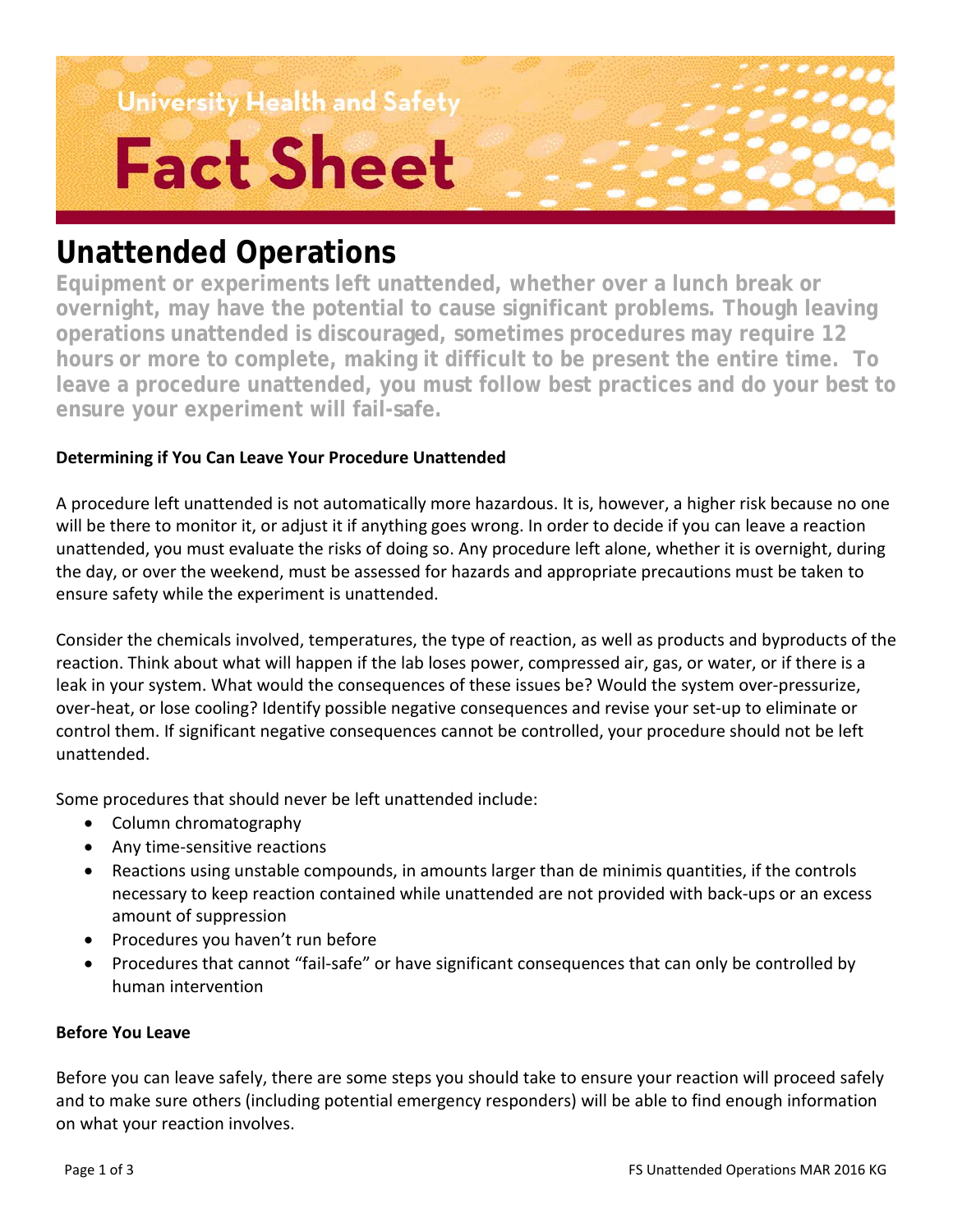# University Health and Safety **Fact Sheet**

| Step 1:<br>Put fail-<br>safes in<br>place                        | Step 1 - Make sure your system has fail-safes<br>• This means that if something goes wrong, the reaction should end and be in a stable<br>state. Think about every way your procedure could go wrong, and then think about the<br>ways that failure could be controlled to prevent it from proceeding to a chemical release,<br>fire, or explosion. For each possible way the reaction could fail, controls should be<br>implemented.<br>• As an example, if a procedure could over-heat, there should be temperature sensors<br>that would shut down the heating element. If a vessel might over-fill, there should be<br>flow monitors that would shut down flow. |
|------------------------------------------------------------------|---------------------------------------------------------------------------------------------------------------------------------------------------------------------------------------------------------------------------------------------------------------------------------------------------------------------------------------------------------------------------------------------------------------------------------------------------------------------------------------------------------------------------------------------------------------------------------------------------------------------------------------------------------------------|
| Step 2:<br><b>Create</b><br>and post<br>signage                  | Step 2 – Create and post signage<br>• Signage is covered in more detail below. You will need to document the date, intended<br>duration, intended temperature set-point, process you are running, any hazards, contact<br>information (including a phone number you will be available at), intended conditions, and<br>emergency shut-down procedures.<br>• Signage should be posted near the process, such as on the counter near the equipment,<br>or on the hood sash. Consider posting a sign on the door if no one will be in the room.                                                                                                                        |
| Step 3:<br><b>Verify</b><br>stability<br>and<br>double-<br>check | Step 3 – Verify stability, double-check your connections and settings, and remove extra<br>equipment from the nearby area or fume hood.<br>• Extra equipment should be removed in case there is an incident to decrease the risk of<br>fire or damage. Connections should be checked to make sure hoses will not pop off or<br>break while unattended, and settings should be confirmed and documented.<br>. If leaving overnight, make sure that your reaction has been at a constant temperature<br>for at least 1 hour, and that it is less than 25% completed.<br>• For reactions dependent on materials such as coolant, reagents or inert gases, make         |
| Step 4:<br><b>Notify</b><br>others                               | sure there is enough material for several hours longer than you plan to be away. 1.5 times<br>the amount needed for the time you plan to be away is a good rule of thumb.<br>• If a critical condition or reagent were to fail, resulting in a potential fire, blast, or release<br>of toxic material, the problem should be contained and not capable of spreading. There<br>should be ventilation, blast containment, and no extraneous combustible materials in the<br>area which could spread a fire. Again, plan for more than you expect. Do NOT leave until<br>you can verify the procedure is stable.                                                       |
| Step 5:<br><b>Leave</b>                                          | Step 4 - Notify others working in the area<br>. Tell your lab-mates how long you will be gone, even if for a short time. Others in your<br>lab should know that your reaction is running, that it will be unattended, and the basics of<br>the process. They also should briefly look over your signage.<br>• If reasonable, ask the person who will arrive first in the morning to check on your<br>reaction.                                                                                                                                                                                                                                                      |